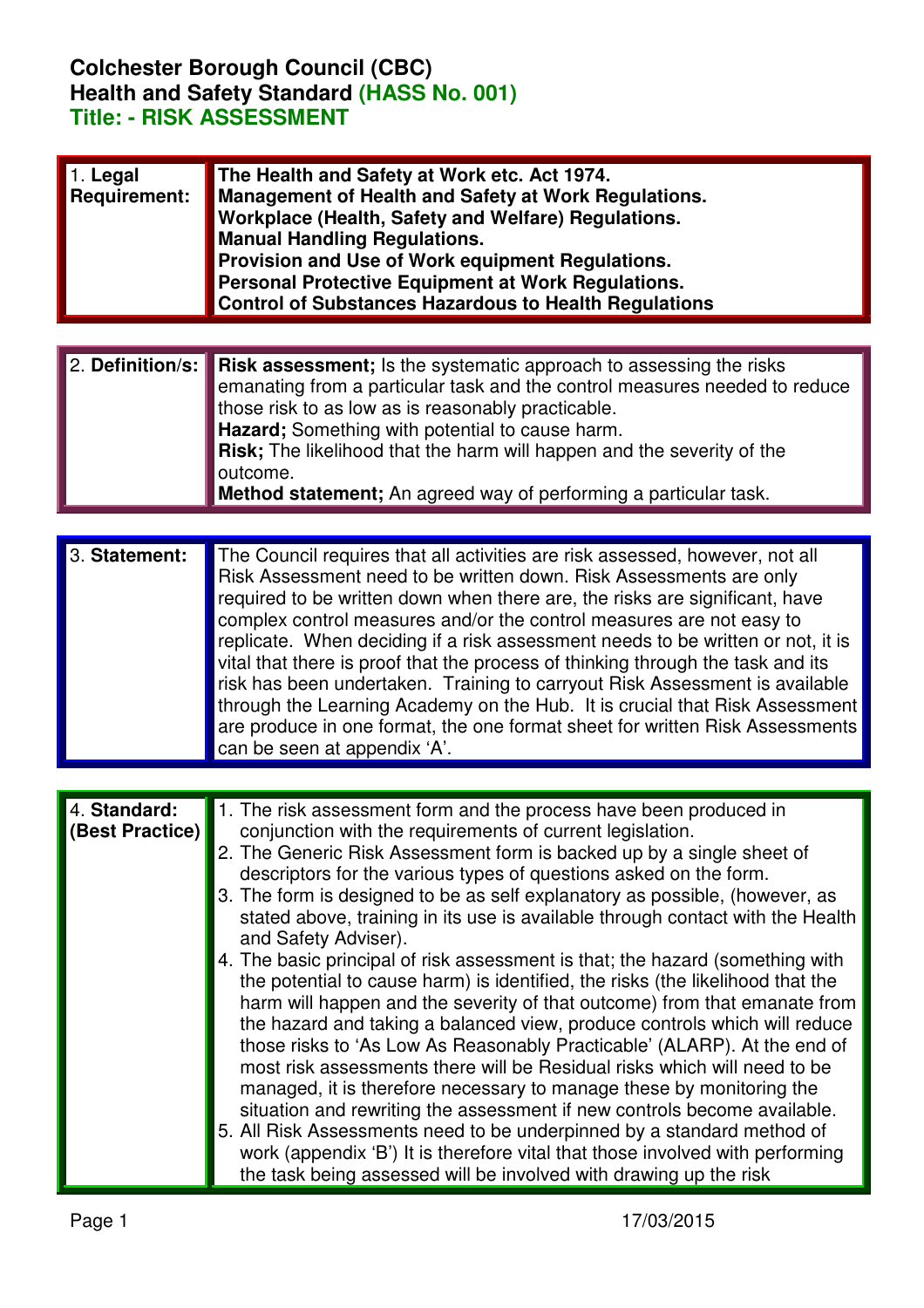| assessment.<br>6. It is vital that risk assessments are carried out before an activity starts and<br>then reviewed; when the task changes significantly, when there has been<br>an incident during the performance of the task or when other information is<br>available which affects the effectiveness of control measures or as a<br>minimum on a two yearly basis.                                                                                                                                                                                                                                                                                                                                                                                     |
|------------------------------------------------------------------------------------------------------------------------------------------------------------------------------------------------------------------------------------------------------------------------------------------------------------------------------------------------------------------------------------------------------------------------------------------------------------------------------------------------------------------------------------------------------------------------------------------------------------------------------------------------------------------------------------------------------------------------------------------------------------|
| 7. Completed Risk assessments must be shared with those who perform the<br>assessed task to ensure they understand the controls measures required<br>to reduce the risks to 'As Low As is Reasonably Practicable' (ALARP).<br>8. All relevant risk assessment must be discussed with and be readily<br>available for workers to refer to before a task is started.<br>9. This form can be used to risk assess most activities, however, there are<br>some regulations that have specific requirements in respect of risk<br>assessments; Display Screen Equipment (DSE), Manual Handling and<br>Control of Substances Hazardous to Health (COSHH) to assist with these<br>assessments specific guidance and assessment sheets are available on<br>the HUB. |

| 5. Exclusions: Visual Display Screen Equipment. See separate standard. |
|------------------------------------------------------------------------|
|                                                                        |

| 6. Variations: Manual Handling. See separate standard.            |
|-------------------------------------------------------------------|
| Control of Substances Hazardous to Health. See separate standard. |

| $\overline{7}$ | It is the responsibility of relevant managers to ensure that all<br>Responsibilities; tasks/events under their control that are seen to need a written risk<br>assessment (see box 3 above) must ensure that a suitable and<br>sufficient risk assessment is undertaken and that any and all staff<br>who will be affected by the risk assessment understand the agreed<br>method of work and the control measures required. And that<br>appropriate staff are involved with the risk assessment process and<br>help determine the control measures.<br>It is the responsibility of staff to ensure that they co-orate with<br>managers to follow the agreed method of work and the implement the<br>control measures required for undertaking a particular task/event. |
|----------------|-------------------------------------------------------------------------------------------------------------------------------------------------------------------------------------------------------------------------------------------------------------------------------------------------------------------------------------------------------------------------------------------------------------------------------------------------------------------------------------------------------------------------------------------------------------------------------------------------------------------------------------------------------------------------------------------------------------------------------------------------------------------------|
|----------------|-------------------------------------------------------------------------------------------------------------------------------------------------------------------------------------------------------------------------------------------------------------------------------------------------------------------------------------------------------------------------------------------------------------------------------------------------------------------------------------------------------------------------------------------------------------------------------------------------------------------------------------------------------------------------------------------------------------------------------------------------------------------------|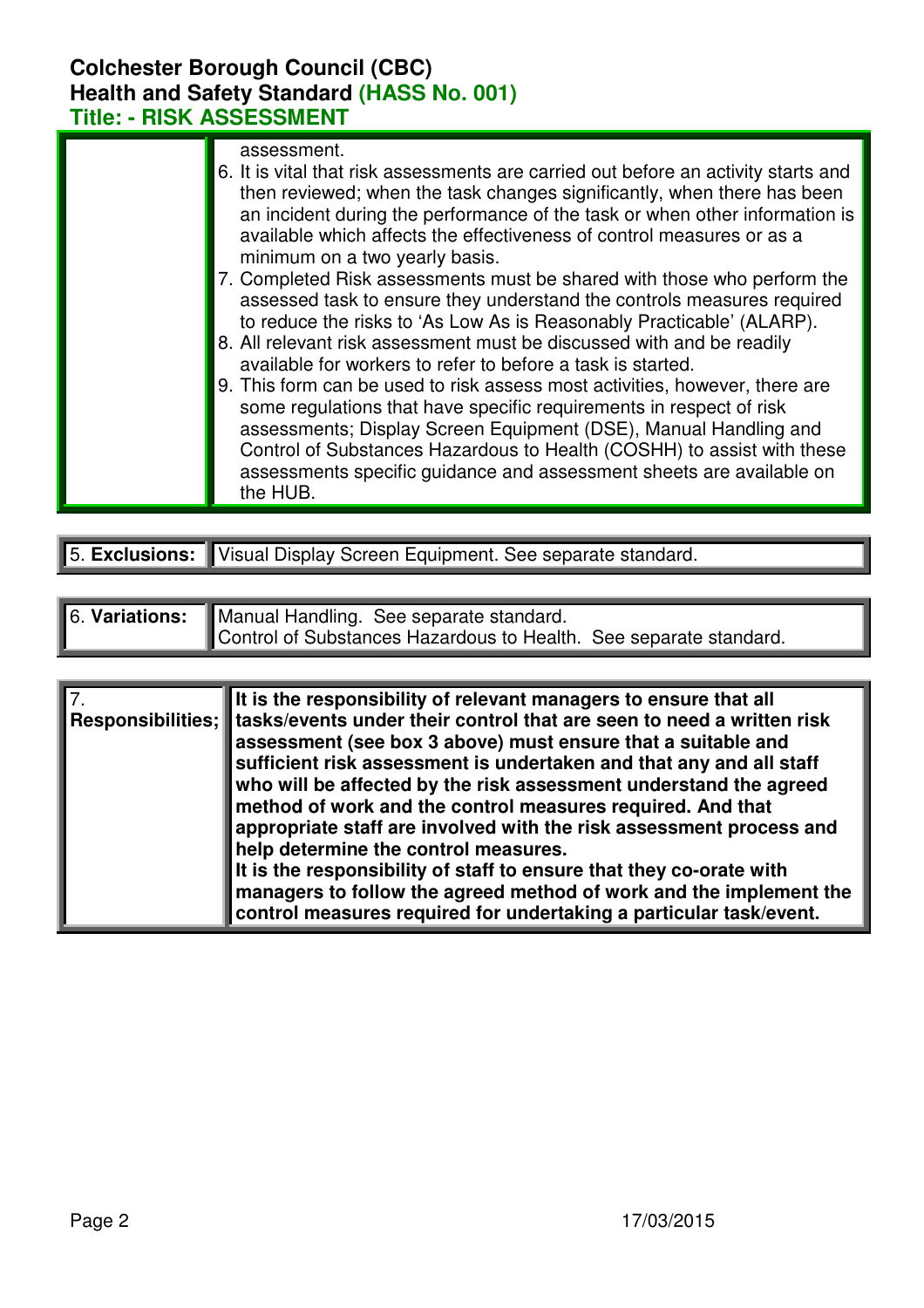### **Standard Method of Work. (What is it you are trying to risk assess?)**

**Number:- Service; Location; Task; Manager;** Date; **Date Date Date Written by**; **Background summary/generic comments**:- **Agreed Action Points From Task (not training)**:- **Action Completion Date Agreed;** 

Appendix 'A'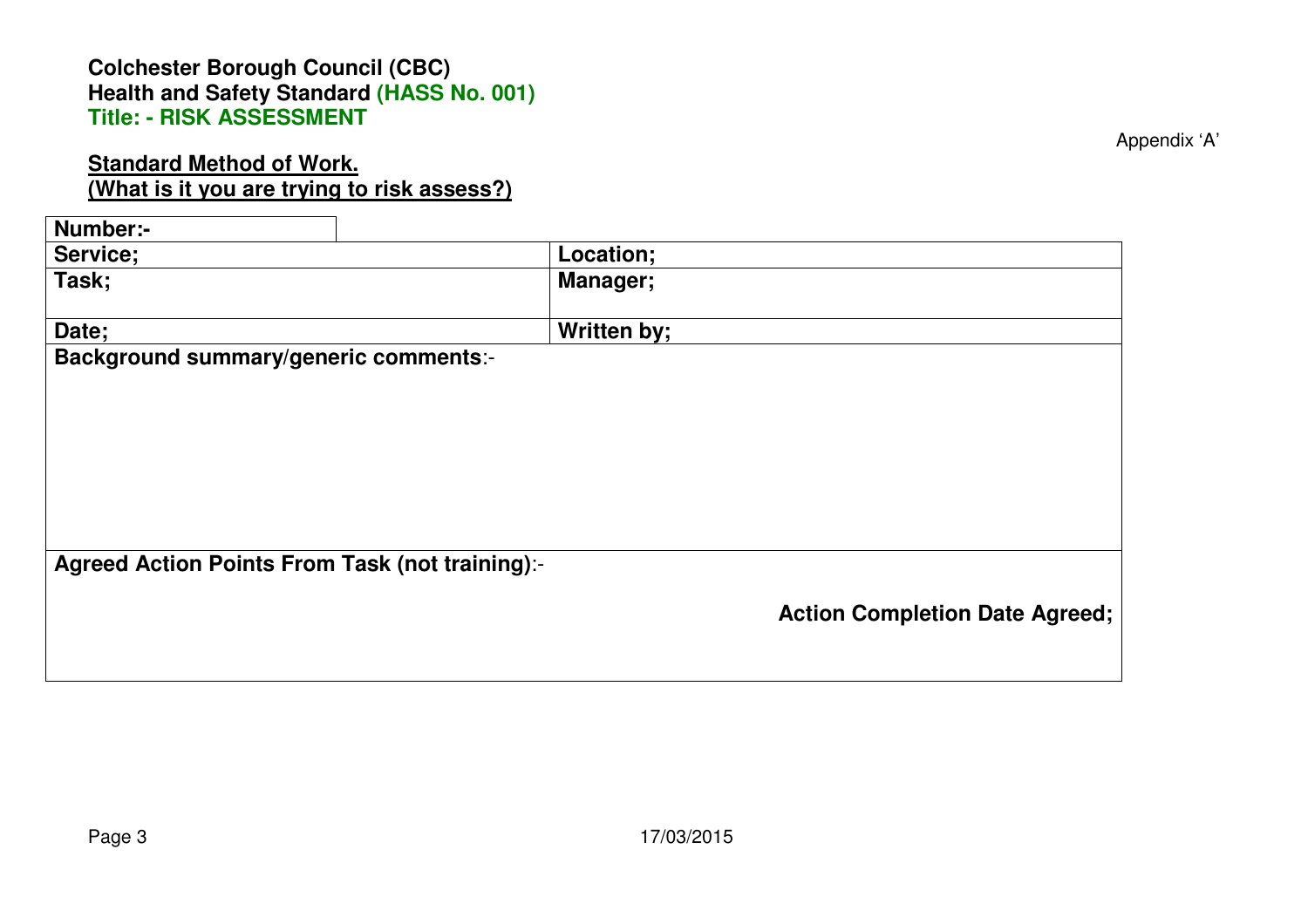|  | date:- |
|--|--------|
|  |        |
|  |        |
|  |        |
|  |        |
|  |        |

# **Standard Variations from Agreed Methods;**

| Variation<br>Task:- | <b>Agreed Variation procedure:-</b> | <b>Training required</b><br>and detail:- | <b>Training</b><br>given by and<br>date:- |
|---------------------|-------------------------------------|------------------------------------------|-------------------------------------------|
|                     |                                     |                                          |                                           |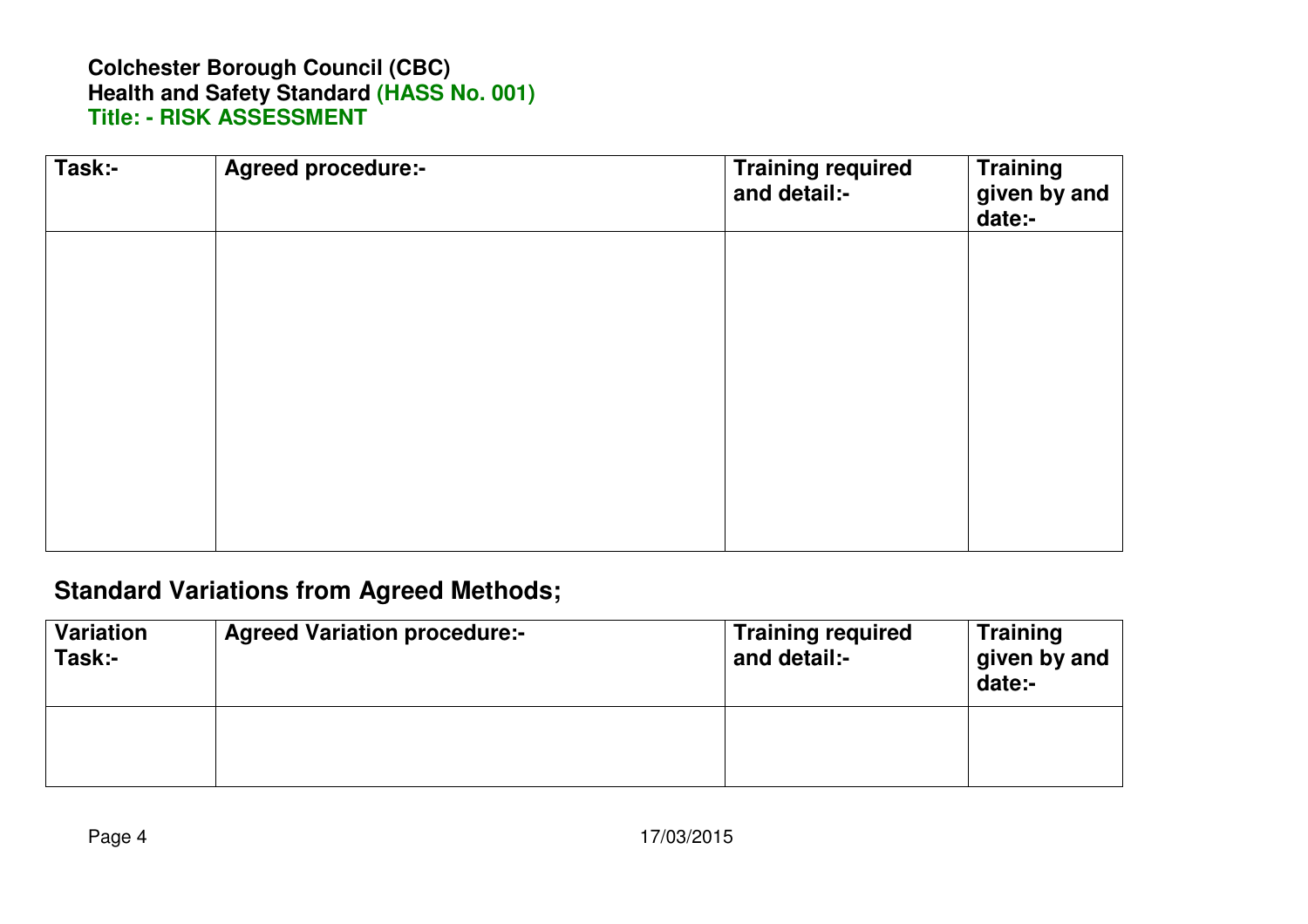Appendix 'B'

| Activity / Event:                                                              |                                   |                                                                                              |  |                                                                         |                   | Date Assessed:                                                                                                            |                  |                                                                     |                                                | Directorate/Section/Unit:                                                                                                                                                                                                                                        |  |
|--------------------------------------------------------------------------------|-----------------------------------|----------------------------------------------------------------------------------------------|--|-------------------------------------------------------------------------|-------------------|---------------------------------------------------------------------------------------------------------------------------|------------------|---------------------------------------------------------------------|------------------------------------------------|------------------------------------------------------------------------------------------------------------------------------------------------------------------------------------------------------------------------------------------------------------------|--|
| Assessor's Name:                                                               |                                   |                                                                                              |  |                                                                         |                   | Assessment Ref. No.:                                                                                                      |                  |                                                                     |                                                | Assessor's Signature:                                                                                                                                                                                                                                            |  |
| High Risk (Rate >7) - Unacceptable risk, take immediate action                 |                                   |                                                                                              |  |                                                                         |                   | Moderate Risk (Rate 4 - 6) - May or may not be an acceptable risk. Introduce &<br>make all efforts to control/reduce risk |                  |                                                                     |                                                | Low Risk (Rate 1-3) - Risk may be acceptable, but consider possible low or no-<br>cost improvements.                                                                                                                                                             |  |
| Α                                                                              | B                                 | C                                                                                            |  | D E F                                                                   |                   | G                                                                                                                         |                  | H J                                                                 | K L                                            | M<br>N P Q<br>R                                                                                                                                                                                                                                                  |  |
| <b>Hazards</b><br>(the potential for harm)<br>arising from<br>activity / event | Can the hazard be<br>avoided? Y/N | <b>Risks</b><br>(Identify who may be harmed, how they may<br>be harmed and how likely it is) |  | Risk level<br>without<br>controls<br>Likelihood (1-4)<br>Severity (1-4) | Risk Level (1-16) | <b>Existing controls</b><br>(preventive and protective measures<br>provided)                                              | Likelihood (1-4) | <b>Risk level</b><br>with<br>existing<br>controls<br>Severity (1-4) | Risk level acceptable Y/N<br>Risk Level (1-16) | Initials of Line Manager<br>responsible for monitoring (G & Q)<br>and implementing (M)<br>Residual<br>risk Level<br>Likelihood (1-4)<br>ډ<br>⊚<br>Additional control measures required to<br>Risk Level (1-<br>erity (1<br>reduce risk to acceptable level<br>යි |  |
|                                                                                |                                   |                                                                                              |  |                                                                         |                   |                                                                                                                           |                  |                                                                     |                                                |                                                                                                                                                                                                                                                                  |  |
|                                                                                |                                   |                                                                                              |  |                                                                         |                   |                                                                                                                           |                  |                                                                     |                                                |                                                                                                                                                                                                                                                                  |  |
|                                                                                |                                   |                                                                                              |  |                                                                         |                   |                                                                                                                           |                  |                                                                     |                                                |                                                                                                                                                                                                                                                                  |  |
|                                                                                |                                   |                                                                                              |  |                                                                         |                   |                                                                                                                           |                  |                                                                     |                                                |                                                                                                                                                                                                                                                                  |  |
|                                                                                |                                   |                                                                                              |  |                                                                         |                   |                                                                                                                           |                  |                                                                     |                                                |                                                                                                                                                                                                                                                                  |  |
|                                                                                |                                   |                                                                                              |  |                                                                         |                   |                                                                                                                           |                  |                                                                     |                                                |                                                                                                                                                                                                                                                                  |  |
|                                                                                |                                   |                                                                                              |  |                                                                         |                   |                                                                                                                           |                  |                                                                     |                                                |                                                                                                                                                                                                                                                                  |  |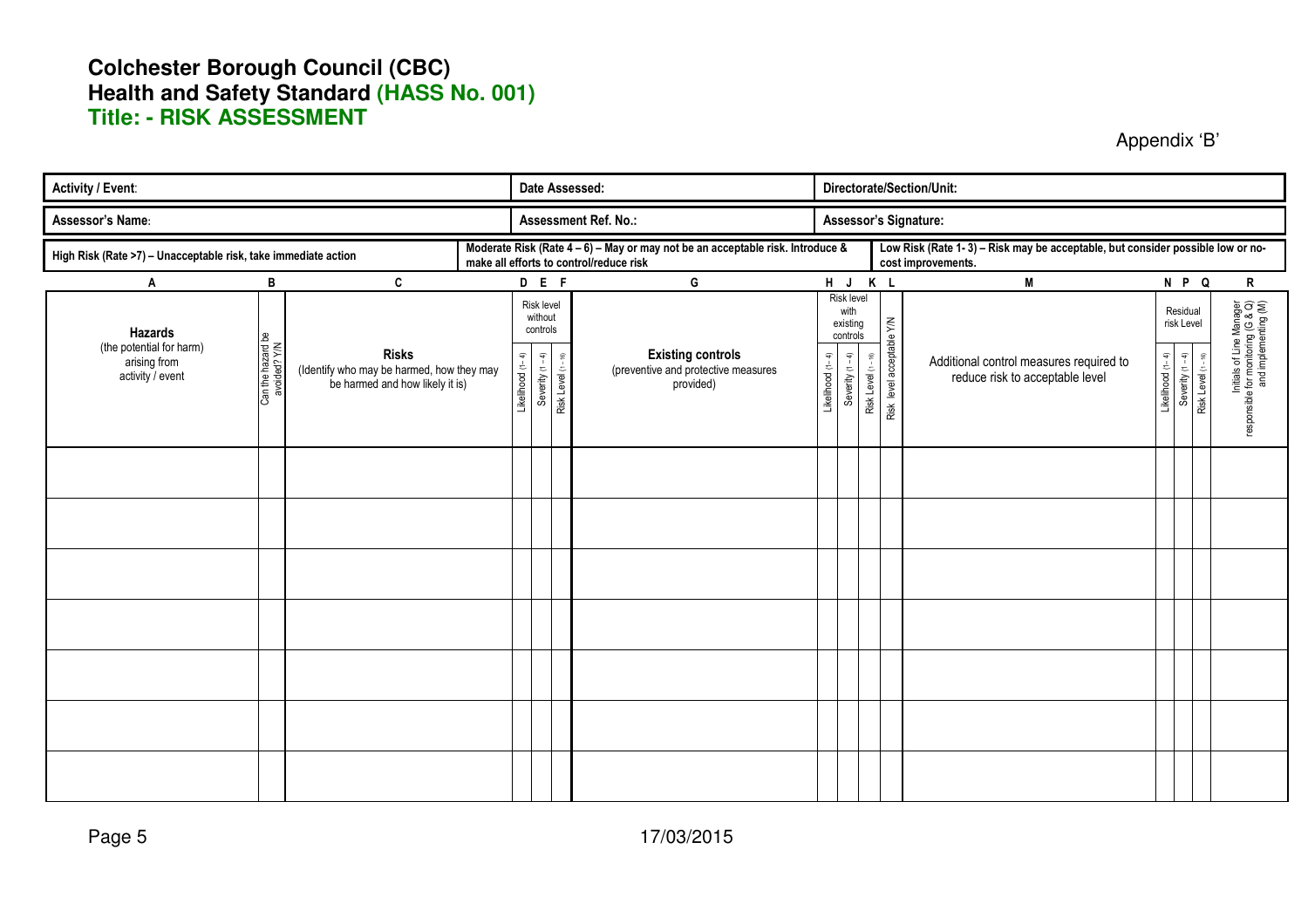### **Colchester Borough Council (CBC) Health and Safety Standard (HASS No. 001) Title: - RISK ASSESSMENT RISK ASSESSMENT: Estimation of Likelihood, Severity and Consequences**

The chart below can be used as an aid to Risk Assessment. To prioritise the risks, multiply the values from each axis to produce a risk rating for each option.

|                    | <b>Consequence of Exposure</b> |                |                |                 |                |                 |  |  |  |
|--------------------|--------------------------------|----------------|----------------|-----------------|----------------|-----------------|--|--|--|
| Φ                  |                                |                | <b>Minor</b>   | <b>Moderate</b> | <b>Major</b>   | <b>Fatality</b> |  |  |  |
| 5<br>ø<br><u>8</u> |                                |                |                | $\mathbf{2}$    | 3              | 4               |  |  |  |
| 띳<br>৳             | <b>Inevitable</b>              | 4              |                | 8               | 12             | 16              |  |  |  |
| robability<br>ൎ    | More than<br>likely            | 3              | 3              | $6\phantom{1}$  | 9              | 12              |  |  |  |
|                    | Less than<br>likely            | $\overline{2}$ | $\overline{2}$ | 4               | $6\phantom{1}$ | 8               |  |  |  |
|                    | <b>Unlikely</b>                |                |                | 2               | 3              |                 |  |  |  |

| High Risk +8                   | <b>Moderate Risk 4-6</b>        | <b>Low Risk 1-3</b>       |
|--------------------------------|---------------------------------|---------------------------|
| <b>Unacceptable and</b>        | May or may not be an            | Risk may be negligible or |
| intolerable risks: Take        | intolerable risk. Introduce and | acceptable but consider   |
| <b>Immediate Action: Amend</b> | make all efforts to             | possible low or no-cost   |
| activity design,               | control/reduce risk. Ensure     | improvements and keep     |
| methodology, equipment,        | control measures are in use     | under review              |
| etc. Do not start or           | and working                     |                           |
| continue work until            |                                 |                           |
| relevantcontrol measures       |                                 |                           |
| are in place                   |                                 |                           |

#### **Likelihood Of The Event**

| <b>RATE</b> | <b>LIKELIHOOD</b> | <b>DESCRIPTION</b>                                     |
|-------------|-------------------|--------------------------------------------------------|
|             | Unlikely          | The event may occur only in exceptional circumstances. |
|             | Less than likely  | The event may / could occur at some time               |
|             | More than likely  | The event will occur at some time.                     |
|             | Inevitable        | The event will occur in most circumstances.            |

**Severity of Injury, Illness, Etc**. For this part of the assessment:-

- a Assume a reasonable worst outcome. If a person falls down a step your risk assessment should show that a significant injury could take place even though it is more probable that a minor injury would take place. Do not always assume the worst case scenario is death.
- b For an initial assessment assume there are no systems such as protective clothing, training etc. to minimise the effects of the risk.